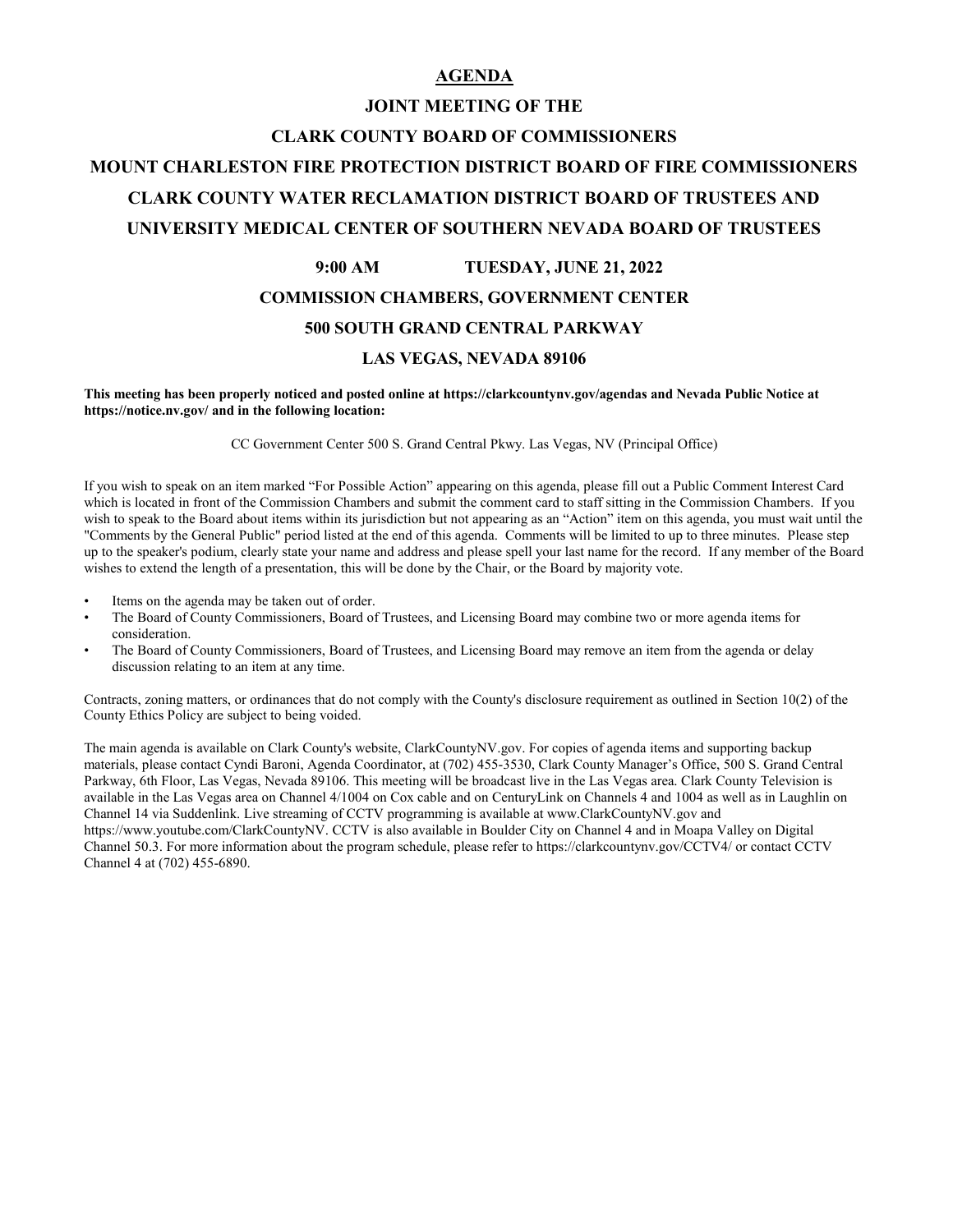### **SEC. 1. OPENING CEREMONIES**

### **CALL TO ORDER**

### **INVOCATION**

### **PLEDGE OF ALLEGIANCE**

#### **SEC. 2. COMMISSIONERS' / COUNTY MANAGER'S RECOGNITION**

- **1.** Recognize the Red Rock Audubon Society for all of their contributions to the Winchester [Community; and recognize Samantha Regalado and Bruno Qzuna, recipients of the Act2 Nature](http://clark.legistar.com/gateway.aspx?m=l&id=/matter.aspx?key=9069)  Camp Scholarship provided by the Red Rock Audubon Society.
- **2.** [Recognize Carolyn Muscari for being selected as the National CASA/GAL Association's 2022](http://clark.legistar.com/gateway.aspx?m=l&id=/matter.aspx?key=9070)  G.F. Bettineski Child Advocate of the Year Award recipient.
- **3.** [Recognize Angela Brommel for being selected as the new Clark County Poet Laureate.](http://clark.legistar.com/gateway.aspx?m=l&id=/matter.aspx?key=9072)
- **4.** [Present trophy buckles to the winners of the Commissioners' Challenge Play Day that was held](http://clark.legistar.com/gateway.aspx?m=l&id=/matter.aspx?key=9242)  as a part of the Great Northwest Country Fest.

#### **SEC. 3. PUBLIC FORUM**

This is the first of two portions of the meeting devoted to the Public. Public comment during this portion of the agenda must be limited to matters on the agenda for action. If you wish to speak during this portion of the agenda, please fill out a Public Comment Interest Card located in front of the Commission Chambers and submit a comment card to staff sitting in the Commission Chambers. After completing and submitting a Public Comment Interest Card, please step up to the speaker's podium, clearly state your name and address, and spell your last name for the record.

### **5.** [Public Comment](http://clark.legistar.com/gateway.aspx?m=l&id=/matter.aspx?key=8820)

#### **SEC. 4. AGENDA**

- **6.** [Approval of Minutes of the Special Meeting on May 16, 2022 and the Regular Meeting on May](http://clark.legistar.com/gateway.aspx?m=l&id=/matter.aspx?key=8818)  17, 2022. (For possible action) (Available in the County Clerk's Office, Commission Division)
- **7.** [Approval of Agenda with the Inclusion of Any Emergency Items and Deletion of Any Items.](http://clark.legistar.com/gateway.aspx?m=l&id=/matter.aspx?key=8819)  (For possible action)

### **SEC. 5. CONSENT AGENDA: Items No. 8 through No. 73**

• Items taken separately from the Consent Agenda by Commission/Trustees/Licensing members at the meeting will be heard following the Commissioners'/County Manager's Recognition Section.

NOTE:

<sup>•</sup> The Board of County Commissioners, Board of Trustees, and Licensing Board may remove an item from the agenda or delay discussion relating to an item at any time.

<sup>•</sup> Consent Agenda - All matters in this sub-category are considered by the Board of County Commissioners, Board of Trustees, and Licensing Board to be routine and may be acted upon in one motion. Most agenda items are phrased for a positive action. However, the Board/Trustees may take other actions such as hold, table, amend, etc.

<sup>•</sup> Consent Agenda items are routine and can be taken in one motion unless a Commissioner/Trustee/Licensing member requests that an item be taken separately. The Chair will call for public comment on these items before a vote. For all items left on the Consent Agenda, the action taken will be staff's recommendation as indicated on the item.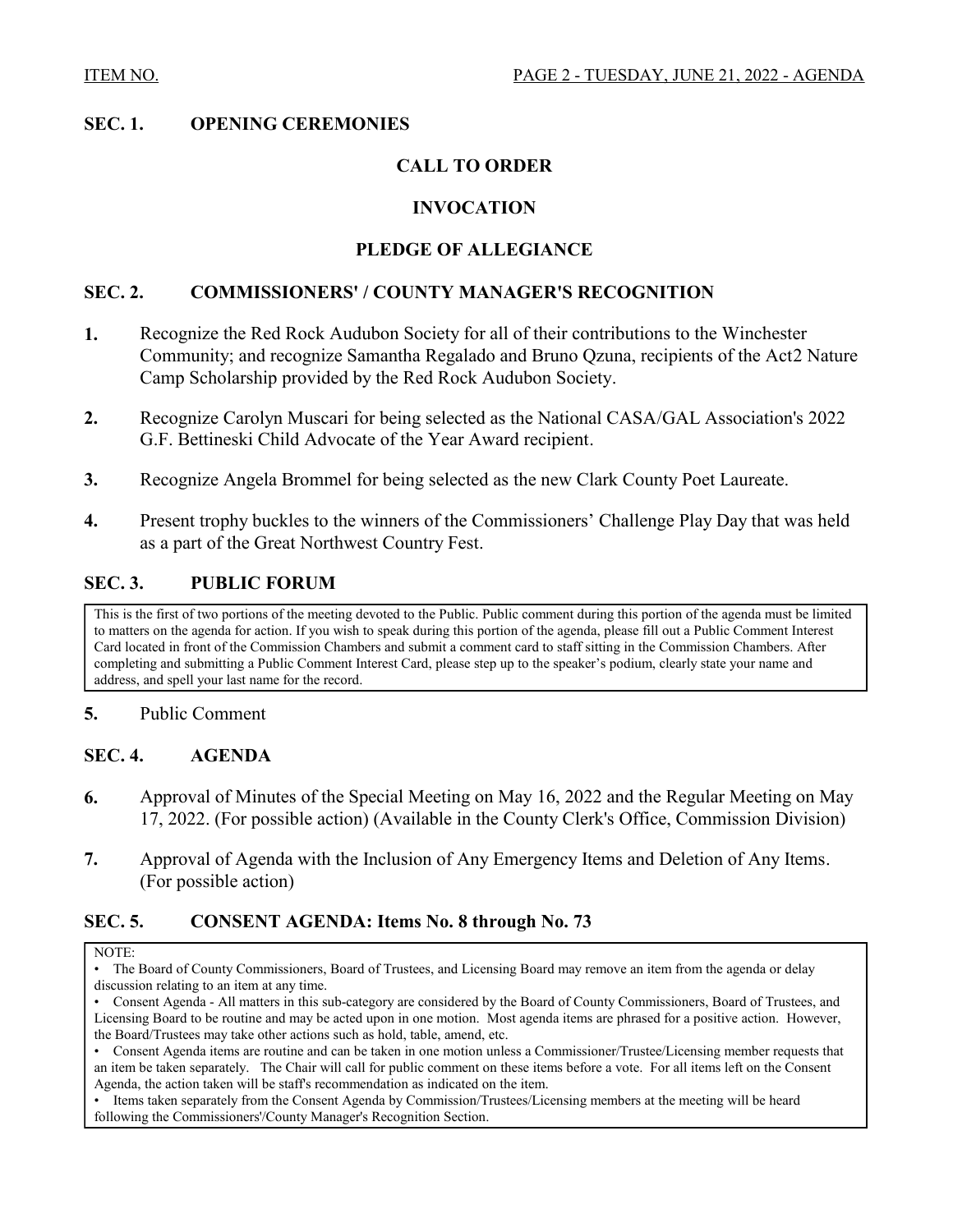### **Purchasing & Contracts**

- **8.** Approve the Qualified List(s), for SOQ No. 606161-22, for Nuisance Property and Building Abatement Services, contingent upon submission of the required insurance; and authorize the [Chief Financial Officer or her designee to issue purchase orders for each project; or take other](http://clark.legistar.com/gateway.aspx?m=l&id=/matter.aspx?key=8684)  action as appropriate. (For possible action)
- **9.** Approve the selection of Empower Retirement, LLC, for RFP No. 605654-20, for Deferred [Compensation 457 Plan; and authorize the Chief Financial Officer or her designee to negotiate a](http://clark.legistar.com/gateway.aspx?m=l&id=/matter.aspx?key=8844)  Contract; or take other action as appropriate. (Also sitting as Clark County Water Reclamation District Board of Trustees, University Medical Center of Southern Nevada Board of Trustees and Mount Charleston Fire Protection District Board of Fire Commissioners) (For possible action)
- **10.** [Approve an Amendment to the Contract with Lisa A. Durette MD PLLC dba Healthy Minds, for](http://clark.legistar.com/gateway.aspx?m=l&id=/matter.aspx?key=8845)  CBE No. 603154-13, for Comprehensive Mental Health Services; and authorize the Chief Financial Officer or her designee to sign the Amendment; or take other action as appropriate. (Previous Amendments and original Contract are available for public viewing at the County Clerk's Office, Commission Division) (For possible action)
- **11.** [Approve the award of Bid No. 606145-22, for Naples Outfall Storm Drain to the low responsive](http://clark.legistar.com/gateway.aspx?m=l&id=/matter.aspx?key=8846)  and responsible bidder, contingent upon submission of the required bonds and insurance. Staff recommends award to Las Vegas Paving; or take other action as appropriate. (For possible action)
- **12.** Ratify and approve the Contract with Charleston Residential Services LLC dba Crossroads of Southern Nevada, for CBE No. 606055-21, for Covid-19 Non-Congregate Shelter Services, [contingent upon submission of the required insurance; and authorize the Chief Financial Officer](http://clark.legistar.com/gateway.aspx?m=l&id=/matter.aspx?key=8847)  or her designee to sign the Contract; or take other action as appropriate. (For possible action)
- **13.** [Ratify and approve the Contract with Medtrans Casal LLC dba Well Care Services, for CBE No.](http://clark.legistar.com/gateway.aspx?m=l&id=/matter.aspx?key=8848)  606056-21, for Covid-19 Non-Congregate Shelter Services, contingent upon submission of the required insurance; and authorize the Chief Financial Officer or her designee to sign the Contract; or take other action as appropriate. (For possible action)
- **14.** Approve the award of Bid No. 606107-22, for Sunset Park Tennis Courts Replacement to the low responsive and responsible bidder, contingent upon submission of the required bonds and [insurance. Staff recommends award to James F. Thomson Jr. dba American Southwest Electric;](http://clark.legistar.com/gateway.aspx?m=l&id=/matter.aspx?key=8849)  or take other action as appropriate. (For possible action)
- **15.** Approve a Change Order to the Contract with Aggregate Industries-SWR, Inc., for Bid No. 605757-20, for Residential Streets Pavement Reconstruction #103; and authorize the Chief [Financial Officer or her designee to sign the Change Order; or take other action as appropriate.](http://clark.legistar.com/gateway.aspx?m=l&id=/matter.aspx?key=8861)  (For possible action)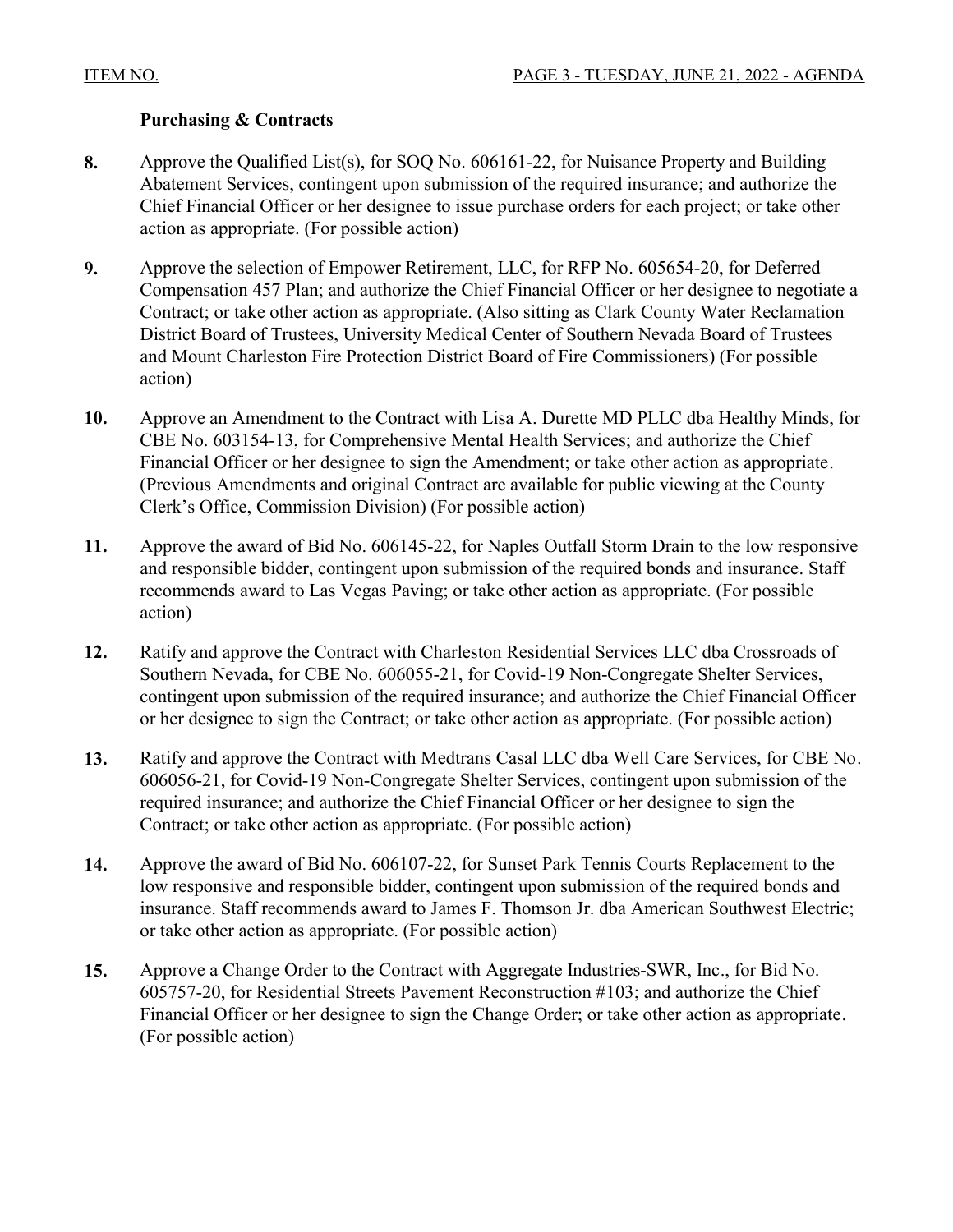- **16.** Approve the award of Bid No. 606167-22, for Annual Requirements Contract for Installation [and Rental of Temporary Fencing Materials, to the low responsive and responsible bidder. Staff](http://clark.legistar.com/gateway.aspx?m=l&id=/matter.aspx?key=8862)  recommends award to The Tiberti Company dba The Tiberti Fence Company; or take other action as appropriate. (For possible action)
- **17.** Approve the award of Bid No. 606168-22, for Annual Requirements Contract for New Chain [Link Fencing and Parts to the low responsive and responsible bidders. Staff recommends award](http://clark.legistar.com/gateway.aspx?m=l&id=/matter.aspx?key=8863)  to Tre Barnen LLC dba Red Star Fence Company for Package 1 and The Tiberti Company dba The Tiberti Fence Company for Packages 2 and 3; and rejection of the Bid received from Art in Iron Ornamental Inc., for Package 1; or take other action as appropriate. (For possible action)
- **18.** [Approve an Amendment to the Contract with Aramark Correctional Services, LLC, for RFP No.](http://clark.legistar.com/gateway.aspx?m=l&id=/matter.aspx?key=8864)  602832-12, for Commissary Services for Clark County Detention Services; and authorize the Chief Financial Officer or her designee to sign the Amendment; or take other action as appropriate. (For possible action)
- **19.** [Ratify and authorize the Chair to sign the Interlocal Agreement with City of North Las Vegas,](http://clark.legistar.com/gateway.aspx?m=l&id=/matter.aspx?key=8865)  for CBE No. 606101-22, for Home Investment Partnerships (HOME) Program; or take other action as appropriate. (For possible action)
- **20.** Ratify and authorize the Chair to sign the Interlocal Agreement with City of North Las Vegas, [for CBE No. 606102-22, for Account for Affordable Housing Trust Fund \(AAHTF\) Program; or](http://clark.legistar.com/gateway.aspx?m=l&id=/matter.aspx?key=8866)  take other action as appropriate. (For possible action)
- **21.** [Ratify and approve the Contract with The Moonridge Foundation, for CBE No. 606122-22, for](http://clark.legistar.com/gateway.aspx?m=l&id=/matter.aspx?key=8867)  Emergency Food Assistance; and authorize the Chief Financial Officer or her designee to sign the Contract; or take other action as appropriate. (For possible action)
- **22.** Approve the award of Bid No. 606131-22, for Annual Requirements Contract for Septic Tank / Leach Field and Lift Station Services Countywide, to the low responsive and responsible bidders, contingent upon submission of the required insurance. Staff recommends award to [Logistical Solutions, LLC for Package 1 and Patriot Environmental Services, Inc. for Package 2;](http://clark.legistar.com/gateway.aspx?m=l&id=/matter.aspx?key=8868)  or take other action as appropriate. (For possible action)
- **23.** [Approve the Contract with American Express Travel Related Services Company, Inc., for CBE](http://clark.legistar.com/gateway.aspx?m=l&id=/matter.aspx?key=8869)  No. 606208-22, for Purchasing Credit Card Services; and authorize the Chief Financial Officer or her designee to sign the Contract; or take other action as appropriate. (For possible action)
- **24.** Authorize the Chair to sign the Interlocal Agreement with The Board of Regents, Nevada [System of Higher Education, on behalf of the Desert Research Institute, for CBE No. 606196-22,](http://clark.legistar.com/gateway.aspx?m=l&id=/matter.aspx?key=8985) for Environmental Analysis Facility Services; or take other action as appropriate. (For possible action)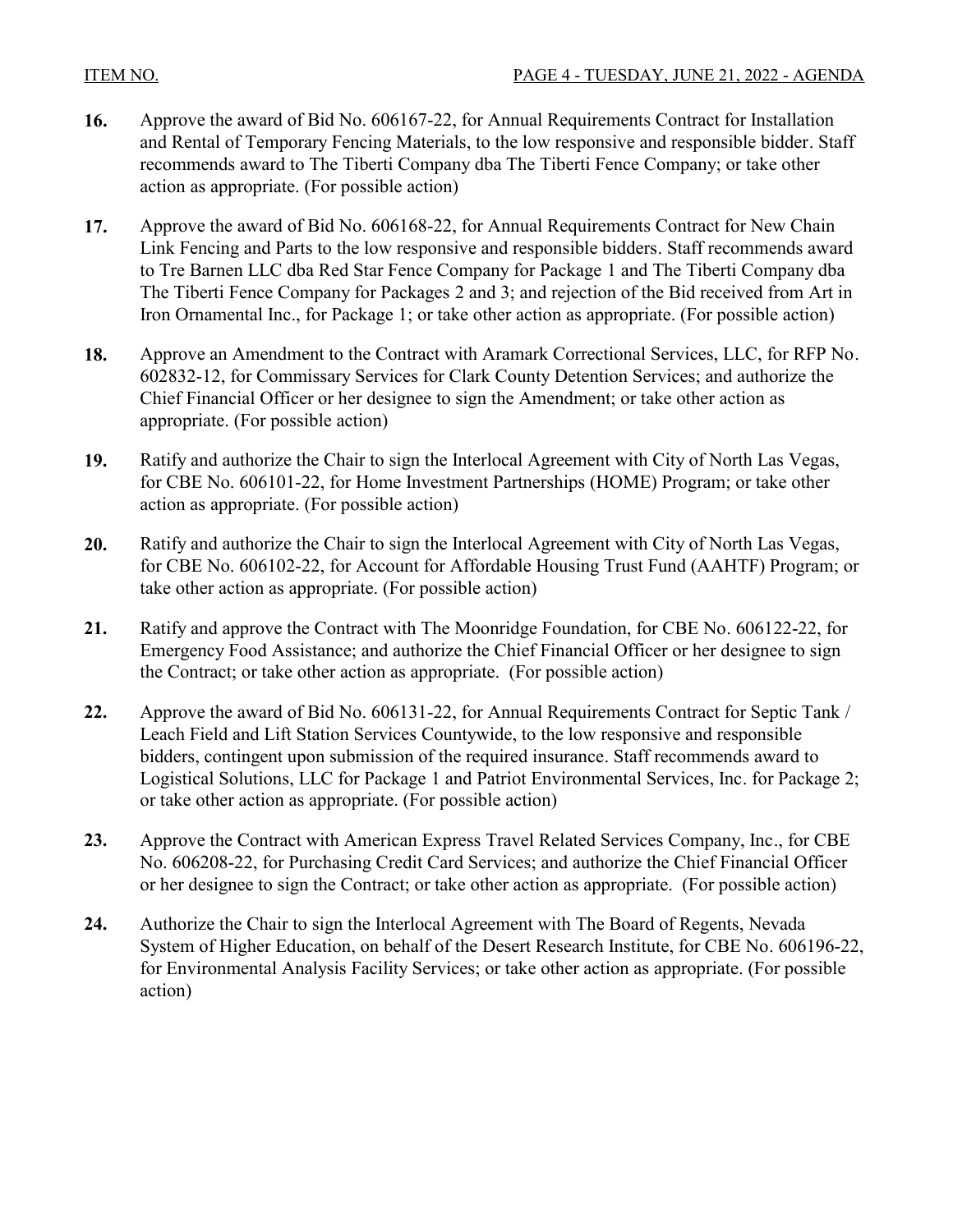### **Town Services**

**25.** Note for the record the following Town Advisory Board (TAB) and/or Citizens Advisory [Council \(CAC\) Minutes: Enterprise TAB - May 11, 2022; Goodsprings CAC - March 29, 2022;](http://clark.legistar.com/gateway.aspx?m=l&id=/matter.aspx?key=9157)  Moapa TAB - January 25, 2022; Paradise TAB - April 26, 2022; Spring Valley TAB - April 26 & May 10, 2022; Sunrise Manor TAB - May 12, 2022; and Winchester TAB - May 10, 2022.

### **Business License**

- **26.** Approve and authorize the Chair to sign an Electrical System Franchise Agreement Extension [between Clark County and Nevada Power Company, d/b/a NV Energy \("NV Energy"\), extending](http://clark.legistar.com/gateway.aspx?m=l&id=/matter.aspx?key=9088) the current electrical system franchise agreement for an additional three months until October 18, 2022, or until a subsequent extension agreement is approved by the Board, whichever is sooner; and take any action deemed appropriate. Commission District: All (For possible action)
- **27.** Adopt the hearing officer's Findings of Fact, Conclusions of Law and Decision regarding the business licenses issued to Sam Aldabbagh d/b/a Can Can Room (License Number [1000001.835\) and Sam Aldabbagh d/b/a Video City \(License Number 1000112.146\), wherein](http://clark.legistar.com/gateway.aspx?m=l&id=/matter.aspx?key=9093)  the hearing officer recommends that the Board suspend the above-named licenses through December 31, 2022, and impose the recommended sanction. (For possible action).

### **Parks & Recreation**

- **28.** Approve and authorize the Chair to sign the Amended and Restated Agreement among Clark County, the Clark County Regional Flood Control District, the City of Henderson, the City of Las Vegas, the City of North Las Vegas, the Las Vegas Valley Water District, the Southern Nevada Water Authority, and the Clark County Water Reclamation District regarding the Las [Vegas Valley Watershed Advisory Committee; or take other action as appropriate. \(For possible](http://clark.legistar.com/gateway.aspx?m=l&id=/matter.aspx?key=9034)  action)
- **29.** Approve and authorize the Chair to sign an Interlocal Cooperative Agreement between Clark [County and the Clark County School District for snack services beginning August 8, 2022, and](http://clark.legistar.com/gateway.aspx?m=l&id=/matter.aspx?key=9035)  ending May 23, 2023, for Parks and Recreation Department's Safekey Program. (For possible action)

### **Aviation**

**30.** Approve the award of Project 2473-1 Perkins Field Airport Road Relocation (Project) and authorize the Director of Aviation to sign the contract contingent upon the contractor providing [both a labor and a material bond and a performance bond as required by the contract documents;](http://clark.legistar.com/gateway.aspx?m=l&id=/matter.aspx?key=9057)  staff recommends award of the bid to Trade West Construction, Inc. (Keri Leavitt, President), the lowest responsive and responsible bidder; or take other action as appropriate. (For possible action)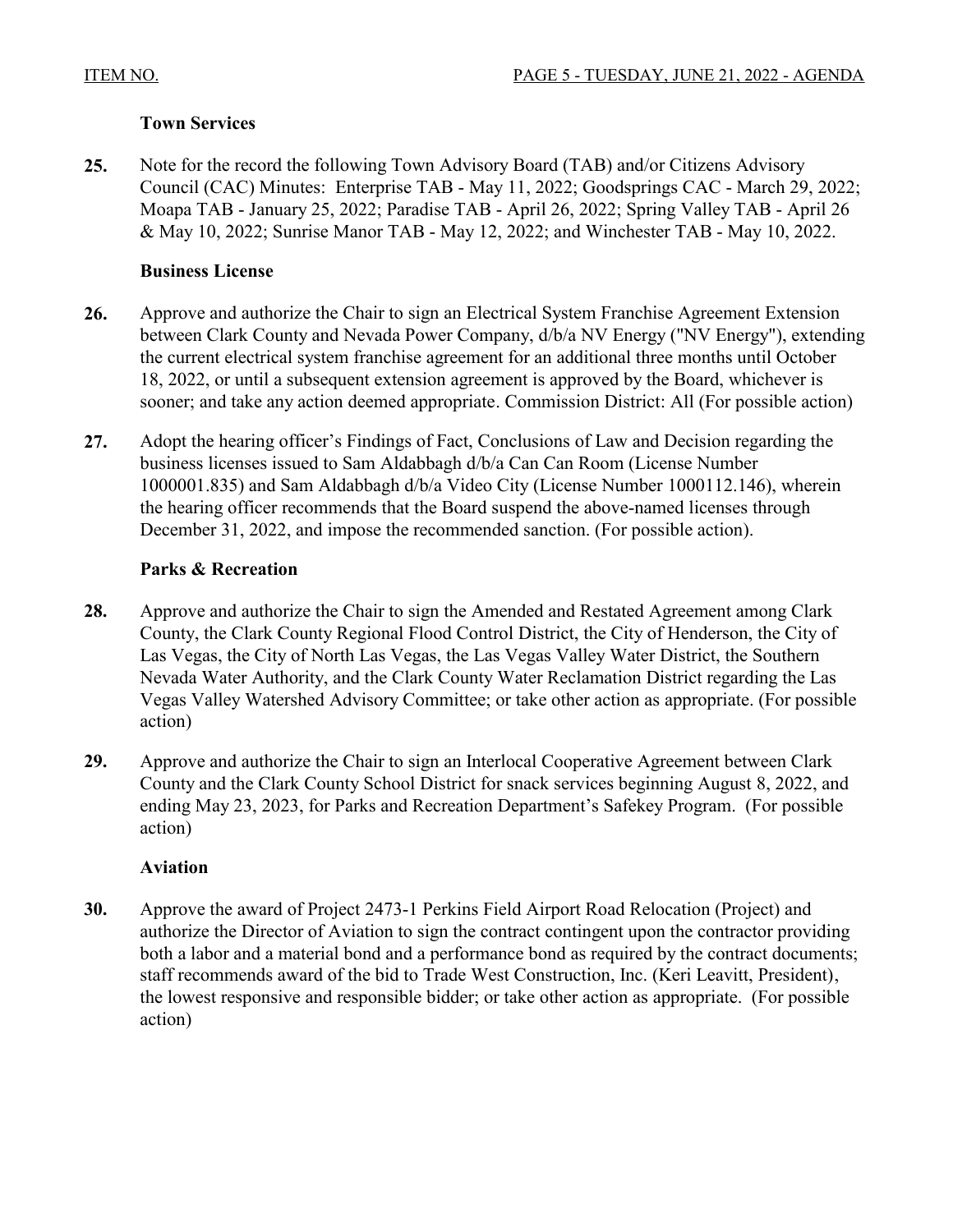- **31.** [Authorize the Director of Aviation to sign a Professional Services Contract between Clark](http://clark.legistar.com/gateway.aspx?m=l&id=/matter.aspx?key=9059)  County and Horrocks Engineers, Inc. (Wayne Horlacher, Principal) for design services associated with Project 3032 LAS Holding Pad 7 and Main Gate (Project) at Harry Reid International Airport; or take other action as appropriate. (For possible action)
- **32.** Approve the award of Project 3038 LAS R.I.M. Projects and Rehabilitation of Runways 1/19 (Project) and authorize the Director of Aviation to sign the contract contingent upon the [contractor providing both a labor and a material bond and a performance bond as required by the](http://clark.legistar.com/gateway.aspx?m=l&id=/matter.aspx?key=9060)  contract documents; staff recommends award of the bid to MMC, Inc. (Greg J. Paulk, President), the lowest responsive and responsible bidder; or take other action as appropriate. (For possible action)
- **33.** [Authorize the Director of Aviation to sign an Amendment to the Contract between Clark County](http://clark.legistar.com/gateway.aspx?m=l&id=/matter.aspx?key=9061)  and Johnson Controls, Inc. (Lance Pelton, Vice President & Area General Manager) to provide maintenance services for the card access control system at Harry Reid International Airport; or take other action as appropriate. (For possible action)

### **Public Works**

- **34.** [Approve and authorize the acquisition by negotiation of portions of Assessor's Parcel Numbers](http://clark.legistar.com/gateway.aspx?m=l&id=/matter.aspx?key=9037)  162-23-310-007, 162-23-310-008, 162-23-310-010, 162-23-310-011, and 162-23-310-014 needed for the construction of Harmon Avenue between Maryland Parkway and Boulder Highway; and authorize the County Manager or her designee to sign future escrow instructions and any pertinent documents necessary to complete the acquisition process. (For possible action)
- **35.** Approve and authorize the Director of Public Works to sign the Assignor Consent/Assignee Agreement for the reassignment of the Bureau of Land Management Right-Of-Way Grant [N-62128 from Clark County to City of Henderson for right-of-way now situated within City of](http://clark.legistar.com/gateway.aspx?m=l&id=/matter.aspx?key=9038)  Henderson's jurisdiction. (For possible action)
- **36.** Approve and authorize the County Manager or her designee to sign Supplemental No. 2 to the [professional engineering service contract between Clark County and R2H Engineering, Inc. d/b/a](http://clark.legistar.com/gateway.aspx?m=l&id=/matter.aspx?key=9040) Horrocks Engineers, Inc. (Wayne Horlacher, Principal/Senior Vice President) to increase total funds for additional design services for the Jones Boulevard between Blue Diamond Road and Windmill Lane project. (For possible action)
- **37.** [Approve and authorize the County Manager or her designee to sign a professional engineering](http://clark.legistar.com/gateway.aspx?m=l&id=/matter.aspx?key=9041)  services contract between Clark County and CA Group, Inc. (James Caviola, P.E., PTOE, President) for engineering services for the Hiko Springs Detention Basin Expansion project. (For possible action)
- **38.** Approve and authorize the County Manager or her designee to sign a professional engineering services contract between Clark County and Horrocks Engineers, Inc. (Bud Swensen, P.E., [Principal\) for Subsurface Utility Engineering Various Clark County Public Works projects. \(For](http://clark.legistar.com/gateway.aspx?m=l&id=/matter.aspx?key=9042)  possible action)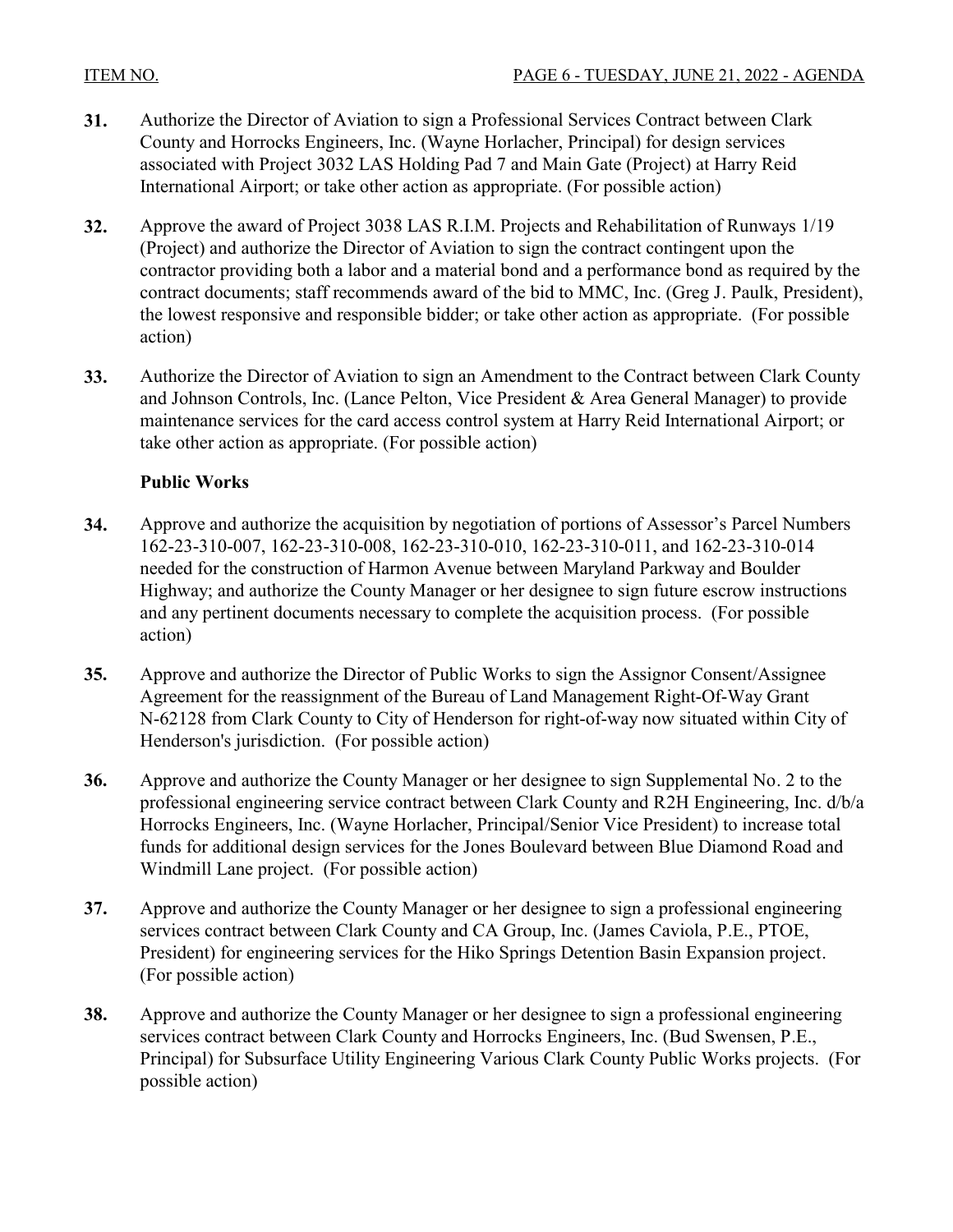- **39.** Approve and authorize the Chair to sign Supplemental No. 1 to Interlocal Contract No. 3009 [between Clark County and Regional Transportation Commission of Southern Nevada to increase](http://clark.legistar.com/gateway.aspx?m=l&id=/matter.aspx?key=9043)  total funds for the Arterial Reconstruction Program - Clark County Maintenance Various Roadways project. (For possible action)
- **40.** [Approve and authorize the Chair to sign Supplemental No. 3 to Interlocal Contract No. 1225](http://clark.legistar.com/gateway.aspx?m=l&id=/matter.aspx?key=9044)  between Clark County and the Regional Transportation Commission of Southern Nevada to increase total funds for the Starr Avenue between Las Vegas Boulevard and Bermuda Road project. (For possible action)
- **41.** [Approve and authorize the Chair to sign Interlocal Contract No. 3032 between Clark County and](http://clark.legistar.com/gateway.aspx?m=l&id=/matter.aspx?key=9045)  Regional Transportation Commission of Southern Nevada for the Dean Martin Drive between Oquendo Road and Ali Baba Lane project. (For possible action)
- **42.** [Approve and authorize the Chair to sign Interlocal Contract No. 3033 between Clark County and](http://clark.legistar.com/gateway.aspx?m=l&id=/matter.aspx?key=9046)  Regional Transportation Commission of Southern Nevada for the roadway widening of Katie Avenue between Tomsik Street and Cimarron Road, and Cimarron Road between Katie Avenue and Spring Mountain Road project. (For possible action)
- **43.** Approve and authorize the Chair to sign the Assignment of the Revocable License and Maintenance Agreement among Clark County, Venetian Casino Resort, LLC (Assignor) (D. Zachary Hudson, Secretary), and Venetian Propco LLC (Assignee) (David A. Kieske, Treasurer), assigning all rights and obligations from Venetian Casino Resort, LLC to Venetian Propco LLC, under a certain revocable license and maintenance agreement between the County and Venetian Casino Resort, LLC, dated December 4, 2007, for non-standard improvements [within the County's right-of-way \(Assessor's Parcel Numbers 162-16-202-002, 162-16-202-003,](http://clark.legistar.com/gateway.aspx?m=l&id=/matter.aspx?key=9047)  162-16-202-001 and 162-16-311-009). (For possible action)
- **44.** [Approve and authorize the Chair to sign a Memorandum Of Understanding \(Agreement Number](http://clark.legistar.com/gateway.aspx?m=l&id=/matter.aspx?key=9048)  FB4852-00000-0398) between Clark County and Nellis Air Force Base, Nevada, for the temporary closure of Sloan Lane at Las Vegas Boulevard North. (For possible action)
- **45.** Approve and authorize the County Manager or her designee to sign a professional engineering [services contract between Clark County and Atkins North America, Inc. \(Matthew S. Baird, PE,](http://clark.legistar.com/gateway.aspx?m=l&id=/matter.aspx?key=9084)  CFM, Vice President) for engineering services for the Flamingo Wash, Cimarron Branch between Russell Road and Patrick Lane project. (For possible action)

### **Real Property Management**

**46.** Approve and authorize the Director of Real Property Management or her designee to sign the [Interlocal Agreement between Clark County School District \(CCSD\) and the Board of Regents](http://clark.legistar.com/gateway.aspx?m=l&id=/matter.aspx?key=9071)  of the Nevada System of Higher Education on behalf of University of Nevada Las Vegas (UNLV) for the joint operation of air quality monitoring stations on various CCSD properties and sign any other documents as necessary to complete the transaction. (For possible action)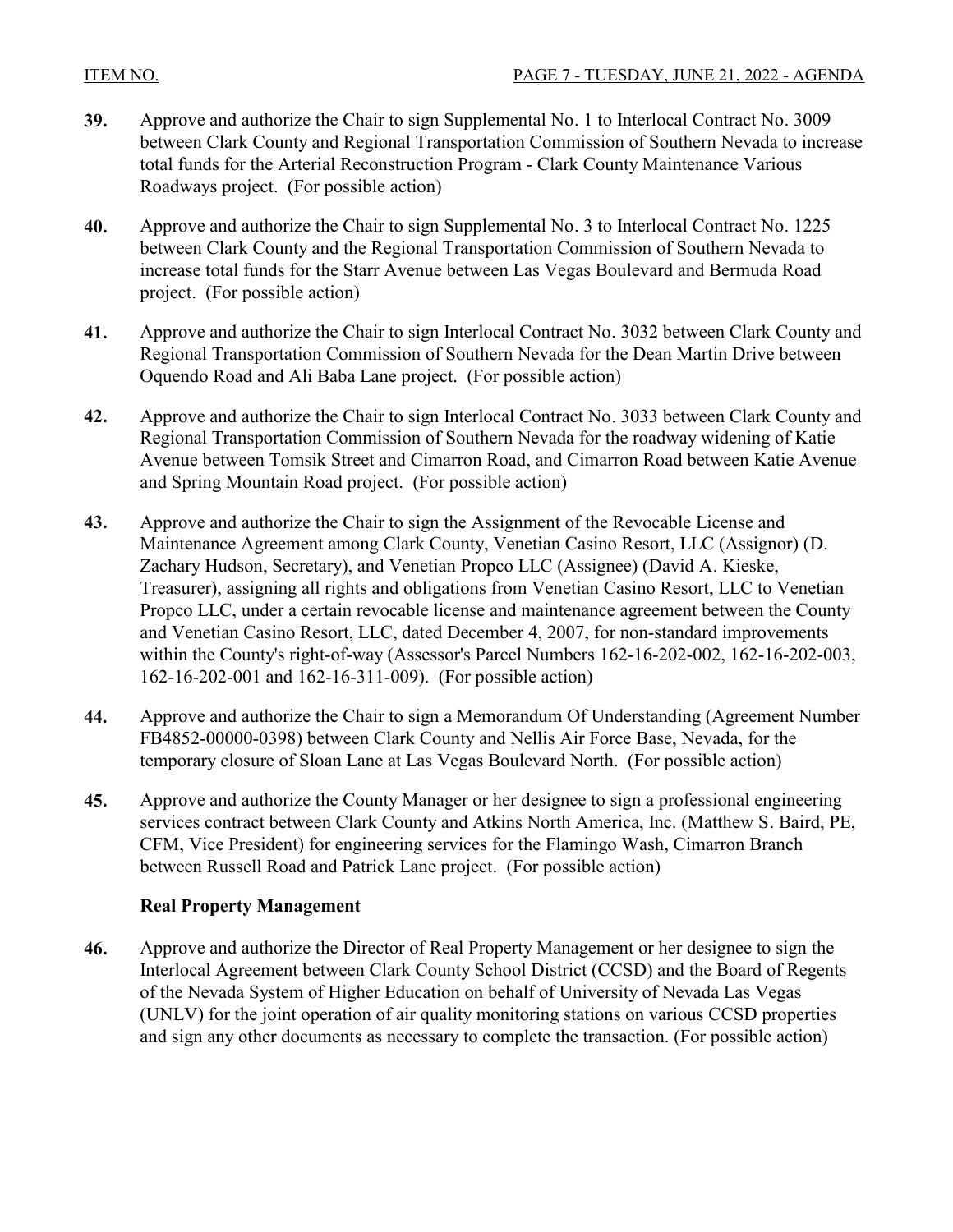- **47.** [Approve and authorize the Chair to sign Amendment I to the Agreement for Design, Renovation](http://clark.legistar.com/gateway.aspx?m=l&id=/matter.aspx?key=9073)  and Donation of Dog Park Improvements at Silverado Ranch Park between Clark County and Diacon LLC, for the donation of dog park improvements at 9855 Gilespie Street, Las Vegas NV 89183, also known as Silverado Ranch Park located on Assessor's Parcel Number 177-28-101-020; and sign any other documents as necessary to complete the transaction. (For possible action)
- **48.** Designate a portion of Clark County-owned (Aviation) property as right-of-way for Serene [Avenue pertaining to Assessor's Parcel Numbers 177-19-302-001 and 177-19-302-007, generally](http://clark.legistar.com/gateway.aspx?m=l&id=/matter.aspx?key=9074) located just west of Decatur Boulevard, as well as Assessor's Parcel Number 177-19-701-025, generally located just west of Arville Street; authorize the Director of Real Property Management or her designee to sign the dedication document. (For possible action)
- **49.** Approve and authorize the Chair to sign the Non-Objection for NDOT Approvals for [BrightlineWest to Locate, Construct, Operate and Maintain Railroad Transportation Facilities](http://clark.legistar.com/gateway.aspx?m=l&id=/matter.aspx?key=9243)  within Interstate Highway 15 Right-of-Way for the Nevada High-Speed Rail System and Acknowledgement and Agreement of Terms and Conditions by BrightlineWest on Clark County-owned property, generally described as Assessor Parcel Numbers 177-17-701-018, 177-20-701-013, 177-20-799-006 and 177-20-799-007. (For possible action)

### **Budget & Finance**

- **50.** [In accordance with NRS 244.210 and 354.220 through 354.250, approve, adopt, and authorize](http://clark.legistar.com/gateway.aspx?m=l&id=/matter.aspx?key=9058)  the Chair to sign a resolution to authorize refunds as shown on Exhibit "A. " (For possible action)
- **51.** [Approve the revised Fiscal Year 2022 Transfer Reconciliation Schedule and authorize the listed](http://clark.legistar.com/gateway.aspx?m=l&id=/matter.aspx?key=9095)  transfer amounts for various County funds. (For possible action)
- **52.** [Approve, adopt, and authorize the Chair to sign a resolution establishing a petty cash fund for](http://clark.legistar.com/gateway.aspx?m=l&id=/matter.aspx?key=9096)  the Clark County District Attorney's Office. (For possible action)
- **53.** Approve, adopt, and authorize the Chair to Sign the Resolution to Levy, effective after certification of the combined tax rates by the Nevada Tax Commission, the Ad Valorem Tax [Rates required for the Fiscal Year beginning July 1, 2022, designating the number of cents per](http://clark.legistar.com/gateway.aspx?m=l&id=/matter.aspx?key=9097)  \$100 assessed valuation. (For possible action)
- **54.** Approve and adopt the Clark County Debt Management Policy dated June 30, 2022; and direct [staff to transmit the approved document to the State of Nevada Department of Taxation and the](http://clark.legistar.com/gateway.aspx?m=l&id=/matter.aspx?key=9098)  Debt Management Commission in accordance with NRS 350.013; or take other action as appropriate. (For possible action)
- **55.** Approve the reappointment of Jessica Colvin, Laura Fitzpatrick, Joseph Piurkowski and David [Dobrzynski to the Clark County OPEB Board of Trustees effective July 1, 2022 for terms set to](http://clark.legistar.com/gateway.aspx?m=l&id=/matter.aspx?key=9099)  expire June 30, 2024. (For possible action)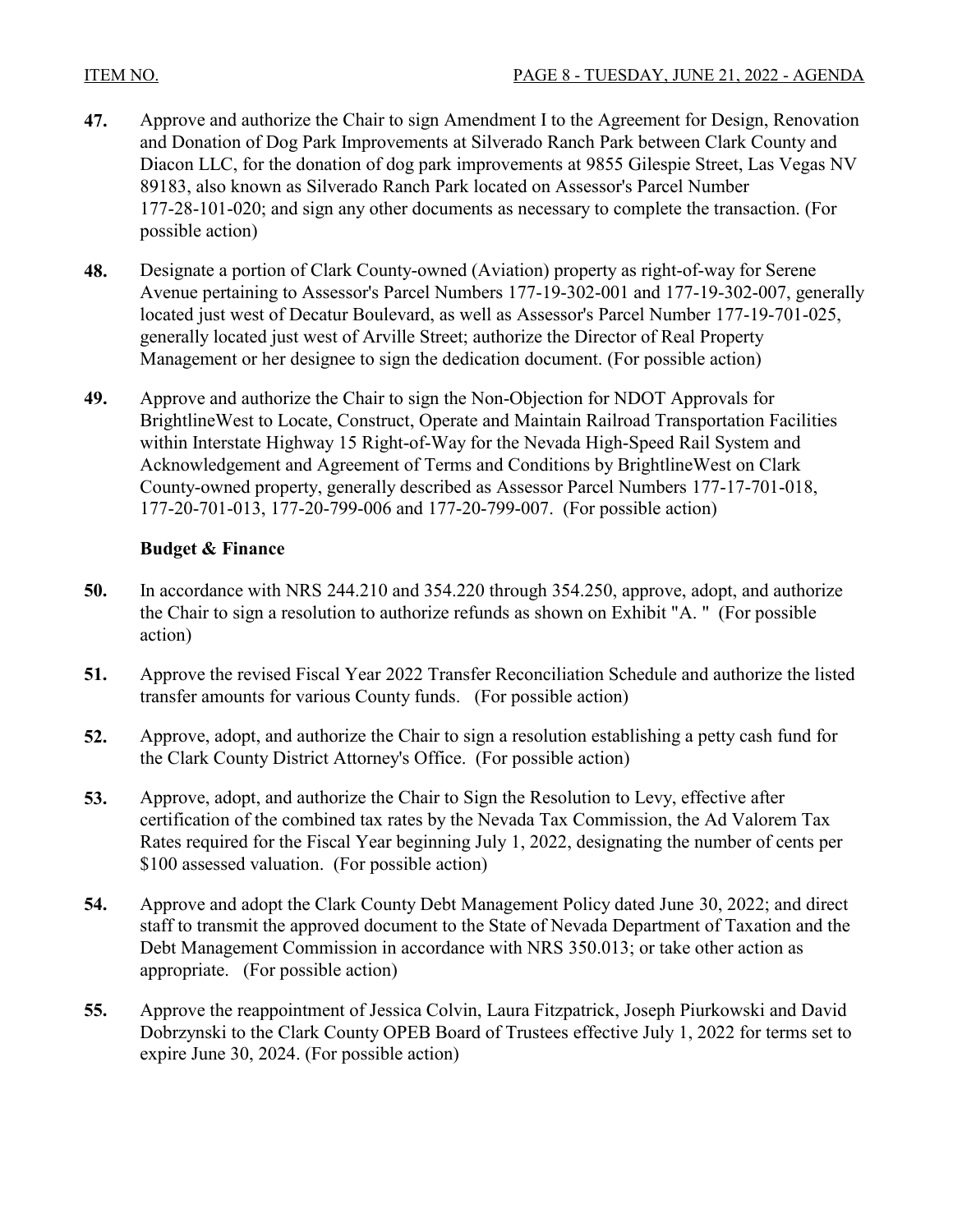- **56.** [Approve and authorize the Chair to sign Amendment No. 3 to the interlocal contract between](http://clark.legistar.com/gateway.aspx?m=l&id=/matter.aspx?key=9100)  Clark County and the Clark County Regional Flood Control District for the performance of governmental functions. (For possible action)
- **57.** Approve and authorize the Chair to temporarily restate the County's Section 457 Deferred [Compensation Plan to allow for the inclusion of the Eighth Judicial District Court's employees](http://clark.legistar.com/gateway.aspx?m=l&id=/matter.aspx?key=9101)  continued participation. (For possible action)

#### **Clark County Water Reclamation District (Board of County Commissioners sitting as the CCWRD Board of Trustees)**

- **58.** Approve and authorize the Chair to sign an Amended and Restated Agreement among Clark County, the Clark County Regional Flood Control District, the City of Henderson, the City of Las Vegas, the City of North Las Vegas, the Las Vegas Valley Water District, the Southern Nevada Water Authority and the Clark County Water Reclamation District regarding the Las [Vegas Valley Watershed Advisory Committee; or take other action as appropriate. \(For possible](http://clark.legistar.com/gateway.aspx?m=l&id=/matter.aspx?key=9021)  action)
- **59.** Approve the General Manager to issue purchase orders to Phoenix Pumps, Inc. (Bo Montgomery, CFO/COO), the authorized sole source distributor for the procurement of Floway [Pumps, Parts, and Products on an as needed basis, District CBE No. 220017; or take other action](http://clark.legistar.com/gateway.aspx?m=l&id=/matter.aspx?key=9027)  as appropriate. (For possible action)
- **60.** Approve the General Manager to issue purchase orders to Global Surveillance Associates, Inc. [\(Nicholas DiCerbo, Owner/President\), the authorized sole source distributor for Honeywell and](http://clark.legistar.com/gateway.aspx?m=l&id=/matter.aspx?key=9028)  Bosch Security Equipment and Services, for the procurement of preventative maintenance, repairs, software upgrades, software licensing, and equipment, on an as needed basis, District CBE No. 220011; or take other action as appropriate. (For possible action)
- **61.** Approve the General Manager to issue purchase orders to Johnson Controls Fire Protection LP (Travis Brown, Area Service Sales Manager), the authorized sole source distributor for Simplex Grinnell Security and Fire Protection Alarm Equipment and Services, for the procurement of Security and Fire Protection Alarm Inspections, Testing, Repairs, Modifications, Alarm [Monitoring and Related Goods and Services on an as needed basis, District CBE No. 220020; or](http://clark.legistar.com/gateway.aspx?m=l&id=/matter.aspx?key=9029)  take other action as appropriate. (For possible action)
- **62.** Approve and authorize the General Manager to sign an Agreement with J.A. Tiberti Construction Company, Inc. (Mark C. Maffey, Vice President) for Construction Services, contingent upon the submission of required bonds and insurances, as the Construction Manager [at Risk for Project No. 19002, "FWRC Demolition of Retired Facilities"; or take other action as](http://clark.legistar.com/gateway.aspx?m=l&id=/matter.aspx?key=9051)  appropriate. (For possible action)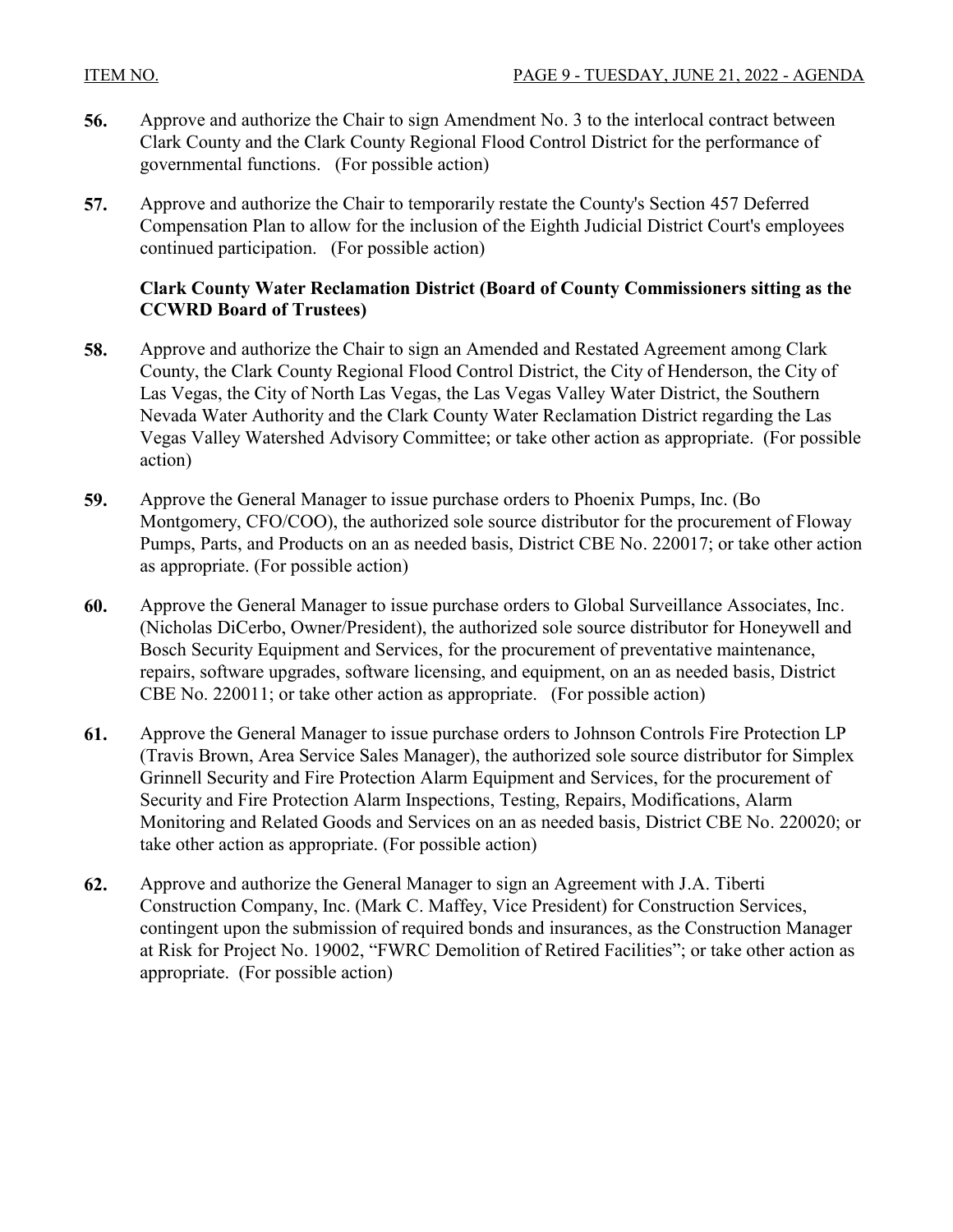**63.** [Approve and authorize the Chairs to sign an interlocal agreement among the City of Henderson,](http://clark.legistar.com/gateway.aspx?m=l&id=/matter.aspx?key=9055)  the City of Las Vegas, the City of North Las Vegas, Clark County, the Clark County Water Reclamation District, the Clark County Regional Flood Control District, and Southern Nevada Water Authority to establish funding allocations and the budget for the Las Vegas Wash activities in Fiscal Year 2022/23; or take other action as appropriate. (Also sitting as the Clark County Board of Commissioners) (For possible action)

### **General Administration**

- **64.** Approve and authorize the Chair to sign the correction of the 2019-2020 thru 2021-2022 [Secured and the 2018-2019 thru 2021-2022 Unsecured Assessment Roll AR-0621-22-12 and](http://clark.legistar.com/gateway.aspx?m=l&id=/matter.aspx?key=9030)  order the corrections to be made. (For possible action)
- **65.** Pursuant to the Nevada Revised Statutes, note for the record that the Official Reports and [Documents received from various County offices are on file in the County Clerk's Office,](http://clark.legistar.com/gateway.aspx?m=l&id=/matter.aspx?key=9156)  Commission Division.
- **66.** Approve, adopt, and authorize the Chair to sign a resolution to provide County funds in an [amount up to \\$200,000 to Heaven Can Wait Animal Society to support the sterilization of cats](http://clark.legistar.com/gateway.aspx?m=l&id=/matter.aspx?key=9064)  and dogs in unincorporated Clark County for the period of July 1, 2022 to June 30, 2023. (For possible action)
- **67.** [Approve claim settlement of the auto bodily injury claim of Annioa Alegre Pecora. \(For](http://clark.legistar.com/gateway.aspx?m=l&id=/matter.aspx?key=9086)  possible action)
- **68.** [Approve claim settlement of the auto bodily injury claim of Yanesis Diaz-Isaac. \(For possible](http://clark.legistar.com/gateway.aspx?m=l&id=/matter.aspx?key=9092)  action)
- **69.** [Approve claim settlement of the auto bodily injury claim of Asiel Rubido-Gallardo. \(For](http://clark.legistar.com/gateway.aspx?m=l&id=/matter.aspx?key=9094)  possible action)
- **70.** [Approve and authorize the Director of Administrative Services to sign the Settlement Agreement](http://clark.legistar.com/gateway.aspx?m=l&id=/matter.aspx?key=9227)  between Clark County and Richard Gallagher to resolve Eighth Judicial District Court case A-22-847374-W with respect to code violations related to transient lodging or take other action as appropriate. (For possible action)
- **71.** [Ratify the Settlement Agreement between Clark County and Gary Wu to settle litigation and](http://clark.legistar.com/gateway.aspx?m=l&id=/matter.aspx?key=9228)  outstanding code violations or take other action as appropriate. (For possible action)
- **72.** Approve the submission of the application for Youth Homelessness Demonstration Program (YHDP), serving as the Collaborative Applicant for the Southern Nevada Homelessness [Continuum of Care to the U.S. Department of Housing and Urban Development, to develop and](http://clark.legistar.com/gateway.aspx?m=l&id=/matter.aspx?key=9036)  implement a coordinated community approach to preventing and ending youth homelessness; authorize the Administrator of Human Services or his designee to sign the grant documents; accept any grant funds awarded or take other action as appropriate. (For possible action)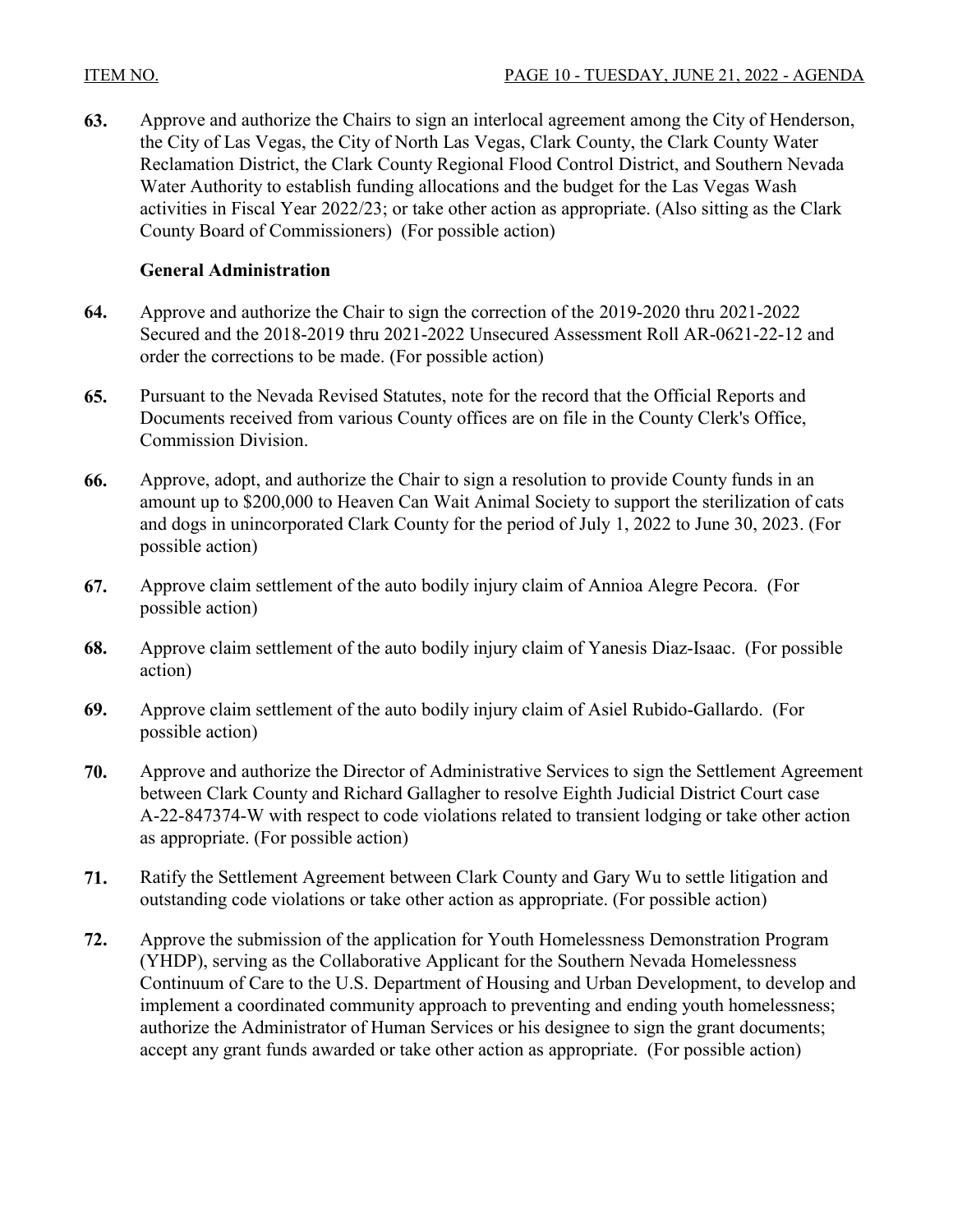**73.** Receive the report of donations accepted by the Clark County Department of Family Services (DFS), including the Southern Nevada Children's Assessment Center, from January 1, 2022 [through March 31, 2022 for the use and benefit of DFS and the children and families it serves.](http://clark.legistar.com/gateway.aspx?m=l&id=/matter.aspx?key=9033)  (For possible action)

# **END CONSENT AGENDA**

# **SEC. 6. ITEMS TAKEN SEPARATELY FROM CONSENT AGENDA**

#### **SEC. 7. PUBLIC HEARINGS - 10 AM**

- **74.** Conduct a public hearing on proposed District Resolution 22-002; and approve, adopt, and [authorize the Chair to sign District Resolution 22-002, which adopts amendments to the District](http://clark.legistar.com/gateway.aspx?m=l&id=/matter.aspx?key=9022)  Service Rules; or take other action as appropriate. (Sitting as the Clark County Water Reclamation District Board of Trustees) (For possible action)
- **75.** [Pursuant to NRS 288.153, conduct a public hearing; and approve and authorize the Chair to sign](http://clark.legistar.com/gateway.aspx?m=l&id=/matter.aspx?key=9062)  the Collective Bargaining Agreement Fiscal Reopener between Clark County and the International Union of Elevator Constructors (IUEC), Local 18, effective July 1, 2022. (For possible action)
- **76.** Conduct a public hearing and approve, adopt and authorize the Chair to sign an ordinance to amend Title 16, Chapter 16.11, Sections 16.11.020 and 16.11.040 of the Clark County Code, to [clarify the definition of "crosswalk" to include pedestrian overpass and underpass and to prohibit](http://clark.legistar.com/gateway.aspx?m=l&id=/matter.aspx?key=9075)  obstructive uses in, on or within 20 feet of a touchdown structure; providing for other matters properly related thereto; or take other action as appropriate. (For possible action)

Note: This item will be continued to the Tuesday, August 2, 2022, Board of County Commissioners meeting at 10:00 a.m.

- **77.** Conduct a public hearing and approve, adopt, and authorize the Chair to sign an ordinance to amend Clark County Code Title 6, Chapter 6.76 to update terminology for electronic security [systems; add definitions; clarify duties of an electronic security services provider; and providing](http://clark.legistar.com/gateway.aspx?m=l&id=/matter.aspx?key=9089)  for other matters properly related thereto. Commission District: All (For possible action)
- **78.** Conduct a public hearing and approve, adopt, and authorize the Chair to sign an ordinance to amend Title 4, Chapter 4.08 of the Clark County Code to subject short-term rentals to the combined transient lodging tax; to amend Title 6, Chapter 6.12, to exclude short-term rentals from the definition of "vacation homes"; to amend Title 7 by adding new Chapter 7.100 ("Short-Term Rental Units") and a new Chapter 7.110 ("Accommodations Facilitators") to establish regulations pertaining to the licensing and operation of short-term rental units and accommodation facilitators, including license eligibility, operational requirements, fees, [penalties, and enforcement; and to amend Title 30, Chapter 30.44 to allow licensed short-term](http://clark.legistar.com/gateway.aspx?m=l&id=/matter.aspx?key=9090)  rental units in residential zoning districts; and providing for other matters properly relating thereto. Commission District: All. (For possible action)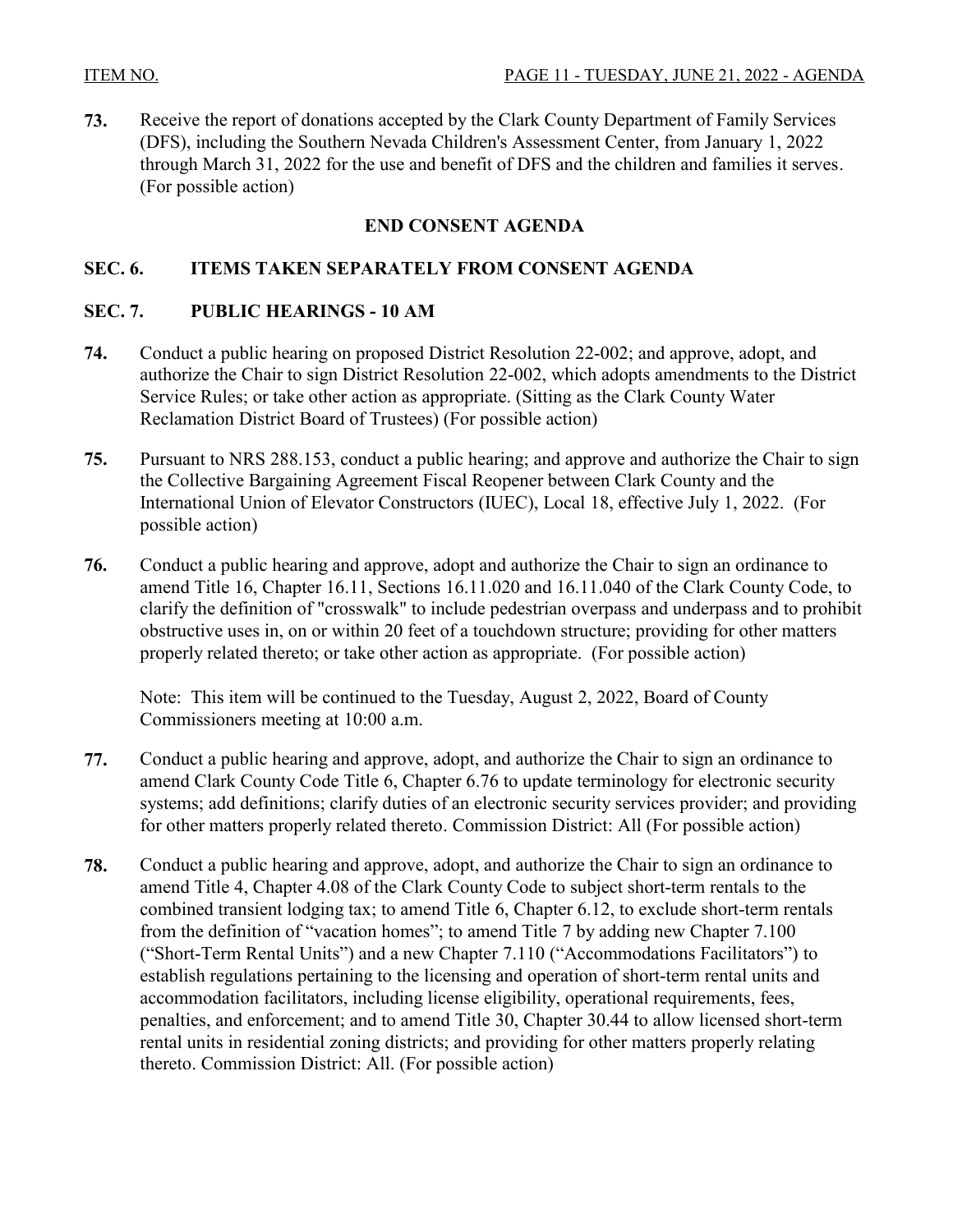**79.** Conduct a public hearing and approve, adopt and authorize the Chair to sign an ordinance to amend Titles 6, 10 and 30 of the Clark County Code by changing the name of the Animal [Control Division to Animal Protection Services; and providing for other matters properly related](http://clark.legistar.com/gateway.aspx?m=l&id=/matter.aspx?key=9082)  thereto. Commission District: All (For possible action)

# **END PUBLIC HEARINGS**

### **SEC. 8. INTRODUCTION OF ORDINANCES**

### **This item is for introduction only. A date and time will be set for a public hearing. No public comments will be heard at this time.**

- **80.** [Introduce an ordinance to amend Title 2, Chapter 2.15 of the Clark County Code to abolish the](http://clark.legistar.com/gateway.aspx?m=l&id=/matter.aspx?key=9103)  Office of Constable for the Boulder City Township; provide for other matters properly related thereto; and set a public hearing date. (For possible action)
- **81.** Introduce an ordinance to amend Title 2, Chapter 2.90, Section 2.90.040 of the Clark County [Code by removing the requirement for an annual audit of the funds allocated; and providing for](http://clark.legistar.com/gateway.aspx?m=l&id=/matter.aspx?key=9066)  other matters properly related thereto; and set a public hearing. (For possible action)

### **SEC. 9. BUSINESS ITEMS**

- **82.** [Identify emerging issues to be addressed by staff or by the Board at future meetings; receive](http://clark.legistar.com/gateway.aspx?m=l&id=/matter.aspx?key=8821)  updates on the activities of the various regional boards and commissions; and direct staff accordingly.
- **83.** [Appoint 1 qualified individual to serve on the Lone Mountain Citizens Advisory Council for the](http://clark.legistar.com/gateway.aspx?m=l&id=/matter.aspx?key=9065)  remainder of a two-year term ending January 2, 2023, from the list of following applicants: Allison Bonanno and Richard Menge. (For possible action)
- **84.** [Appoint four qualified individuals to serve on the Clark County Department of Juvenile Justice](http://clark.legistar.com/gateway.aspx?m=l&id=/matter.aspx?key=9091)  Services Citizen's Advisory Committee for a three-year term commencing on July 1, 2022, through June 30, 2025, from the following list of applicants: Amet Landry, Patrick Schreiber, Ricardo Villalobos, Dominika Washington, and Leroy Wordlaw. (For possible action)
- **85.** [In accordance with NRS 4.032, appoint additional person\(s\) to the panel of Justices of the Peace](http://clark.legistar.com/gateway.aspx?m=l&id=/matter.aspx?key=9039)  pro tempore, as substitutes for Justice of the Peace, effective through December 31, 2022, from the following nominees: Lisa Chamblee, Jessica Green and Bruce Nelson; or take other action as appropriate. (For possible action)
- **86.** [Authorize the creation of 258 General Fund positions and 123 Non-General funded positions for](http://clark.legistar.com/gateway.aspx?m=l&id=/matter.aspx?key=9102)  the Fiscal Year 2023. (For possible action)
- **87.** [Approve the allocation of \\$104,723,250 from the County Capital Projects Fund \(4370\) to fund](http://clark.legistar.com/gateway.aspx?m=l&id=/matter.aspx?key=9230)  countywide capital projects, and \$66,000,000 from the Special Ad Valorem Capital Projects Fund (4160) to fund the Regional Justice Center Renovation. (For possible action)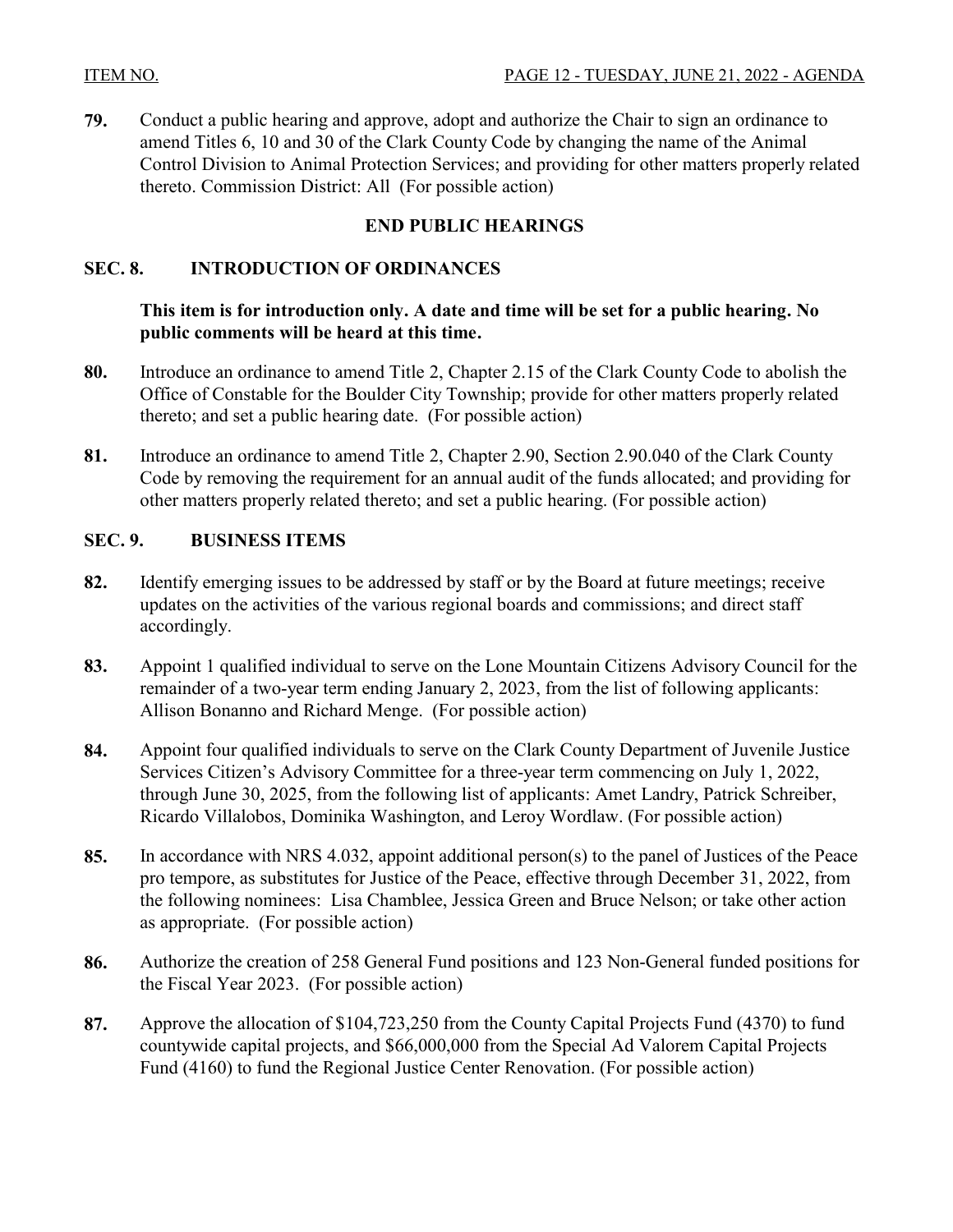- **88.** [Receive a report from the Clark County School District regarding their reorganization. \(For](http://clark.legistar.com/gateway.aspx?m=l&id=/matter.aspx?key=9076)  possible action)
- **89.** [Review and approve new small business support and entrepreneur development programs using](http://clark.legistar.com/gateway.aspx?m=l&id=/matter.aspx?key=9229)  American Rescue Plan Act (ARPA) allocation. (For possible action)
- **90.** [Discuss revising the fire code fee structure for special events. \(For possible action\)](http://clark.legistar.com/gateway.aspx?m=l&id=/matter.aspx?key=9063)
- **91.** [Discuss increasing the Clark County arts fund for the arts program. \(For possible action\)](http://clark.legistar.com/gateway.aspx?m=l&id=/matter.aspx?key=9068)
- **92.** Discuss utilizing American Rescue Plan Act (ARPA) Funds for implementing a dedicated [broadband connection for the University of Nevada, Las Vegas \(UNLV\) and Clark County to](http://clark.legistar.com/gateway.aspx?m=l&id=/matter.aspx?key=9241)  connect to the supercomputer located at Switch. (For possible action)
- **93.** [Discuss amending the Clark County Code to prohibit the sale of dogs, cats, rabbits, and](http://clark.legistar.com/gateway.aspx?m=l&id=/matter.aspx?key=9244)  potbellied pigs at pet stores. (For possible action)
- **94.** Go into closed session, pursuant to NRS 241.015(3)(b)(2), to receive information from the District Attorney regarding potential or existing litigation involving a matter over which the Board has supervision, control, jurisdiction or advisory power, and to deliberate toward a [decision on the matter, and pursuant to NRS Chapter 288.220, to receive a report on the status of](http://clark.legistar.com/gateway.aspx?m=l&id=/matter.aspx?key=8822)  ongoing labor negotiations; and direct staff accordingly. (For possible action)

### **PUBLIC COMMENTS**

### **Comments by the General Public**

A period devoted to comments by the general public about matters relevant to the Board's/Trustees' jurisdiction will be held. No vote may be taken on a matter not listed on the posted agenda. Comments will be limited to up to three minutes. Please step up to the speaker's podium, clearly state your name and address and please SPELL your last name for the record. If any member of the Board/Trustees wishes to extend the length of a presentation, this will be done by the Chair, or the Board/Trustees by majority vote.

#### **All comments by speakers should be relevant to Board/Trustees action and jurisdiction.**

*ZONING AND SUBDIVISIONS* **Wednesday, June 22, 2022, 9:00 a.m. Separate Agenda**